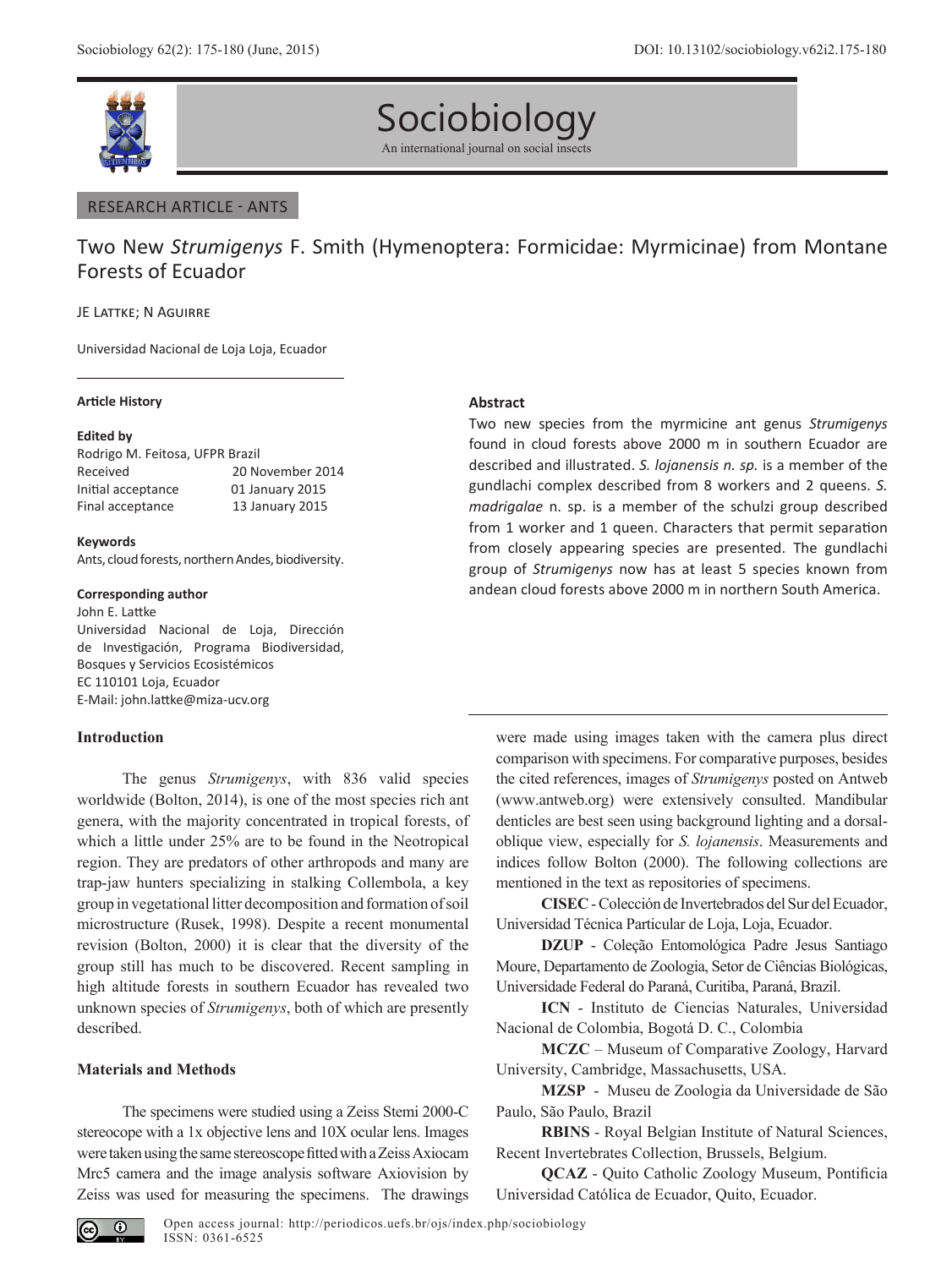## **Results**

Descriptions of New Species

#### *Strumigenys lojanensis* **n. sp.**

Figs 1 – 3. *Strumigenys lojanensis* n. sp. Worker. Scale bar = 0.25mm. Pilosity omitted.



**Fig 1.** *Strumigenys lojanensis* n. sp., head dorsal view.



**Fig 2.** *Strumigenys lojanensis* n. sp., head lateral view.



**Fig 3.** *Strumigenys lojanensis* n. sp., body lateral view. Elongated shape on mesopleuron outlined by broken line defines area of smooth and shining sculpturing.

**Diagnosis**. Mandibles straight with small relatively samesized 5-7 preapical denticles along anterior half; mandibular apex with two minute intercalary denticles that appear midway between upper and ventral apical teeth. Disc of postpetiolar dorsum weakly reticulate-punctate, spongiform processes of postpetiole well-developed. Head, most of mesosoma, coxae, femora and tibiae densely reticulate-punctate; katepisternum mostly smooth and shining.

**Type Material**. Holotype. Ecuador, Loja, Reserva El Madrigal, 4.04655°S 79.17583°W, 6.3 km SSE of Loja, 2350m, 28 August 2014, J. Lattke 3590-14. Holotype (worker) deposited in QCAZ. Paratypes. (1) One worker and one queen from the same sample as the holotype also deposited in QCAZ. (2) Same locality data and date as the holotype: sample Lattke 3590-15 1w in RBINS. (3) Same locality data and date as the holotype: sample Lattke 3590-03 1w in DZUP, 1w in ICN, 1w in MCZC, 1w in MZSP. (4) Ecuador, Loja, Estación Fundación Arco Iris, Loja – Zamora road, km 23, 3.98846°S 79.09326°W, 12.12k E of Loja, 2105m, 18 August 2014, J. Lattke 3573. From sifted leaf litter sample. One dealate queen and 1 worker deposited in CISEC.

**Worker description**. Holotype (Paratypes, n=4): HL 0.62(0.60-0.63), HW 0.47(0.46-0.50), ML 0.49(0.48-0.50), SL 0.43(0.40-0.43), PW 0.31(0.31-0.34), AL 0.67(0.66-0.69) mm; CI 76(74-79), MI 79(76-82), SI 91(0.82-93). Posterior cephalic margin deeply concave, occipital lobes well developed; surface of cephalic dorsum transversely convex; anterior clypeal margin transverse, slightly sinuate with low median convex lobe. Dorsolateral margin of head with flagellate hair just posterad of eye level; cephalic dorsum with two pairs of slightly spatulate erect hairs, highest pair close to posterior cephalic border whilst shorter pair close to eye level. Leading edge of scape with slender hair at base that arches apicad, followed by 5 thicker, spatulate hairs: second hair from base arches apicad and is more slender than hairs 3-6, hairs 3-4 arch basad and hairs 5-6 usually arch apicad, though some specimens may have hair 6 arching towards base. Apical lobes of labrum clearly visible with mandibles closed, short and converge towards each other, slightly wider at base than at blunt apex; trigger hairs extend anterad to midpoint of mandibular length. Mandible straight, external margin straight to weakly convex, internal margin weakly sinuate, basally convex and apically concave, basal lamella convex; preapical denticles 5-6 on left mandible and 5-7 on right mandible with mandible pointing towards observer; denticles closest to apex usually larger though minute denticles or stubs may be present. Mandibular apex with two minute intercalary denticles that appear midway between upper and ventral apical teeth.

Mesosoma in lateral view with pronotal margin broadly convex, mesonotal to propodeal margin relatively flat. Transverse section of pronotal dorsum broadly convex; pronotal humeral hair fine and flagellate, sometimes forming apical loop; mesonotum with single pair of flagellate hairs; propodeal spiracle separated from posterior edge of propodeal lamella by over single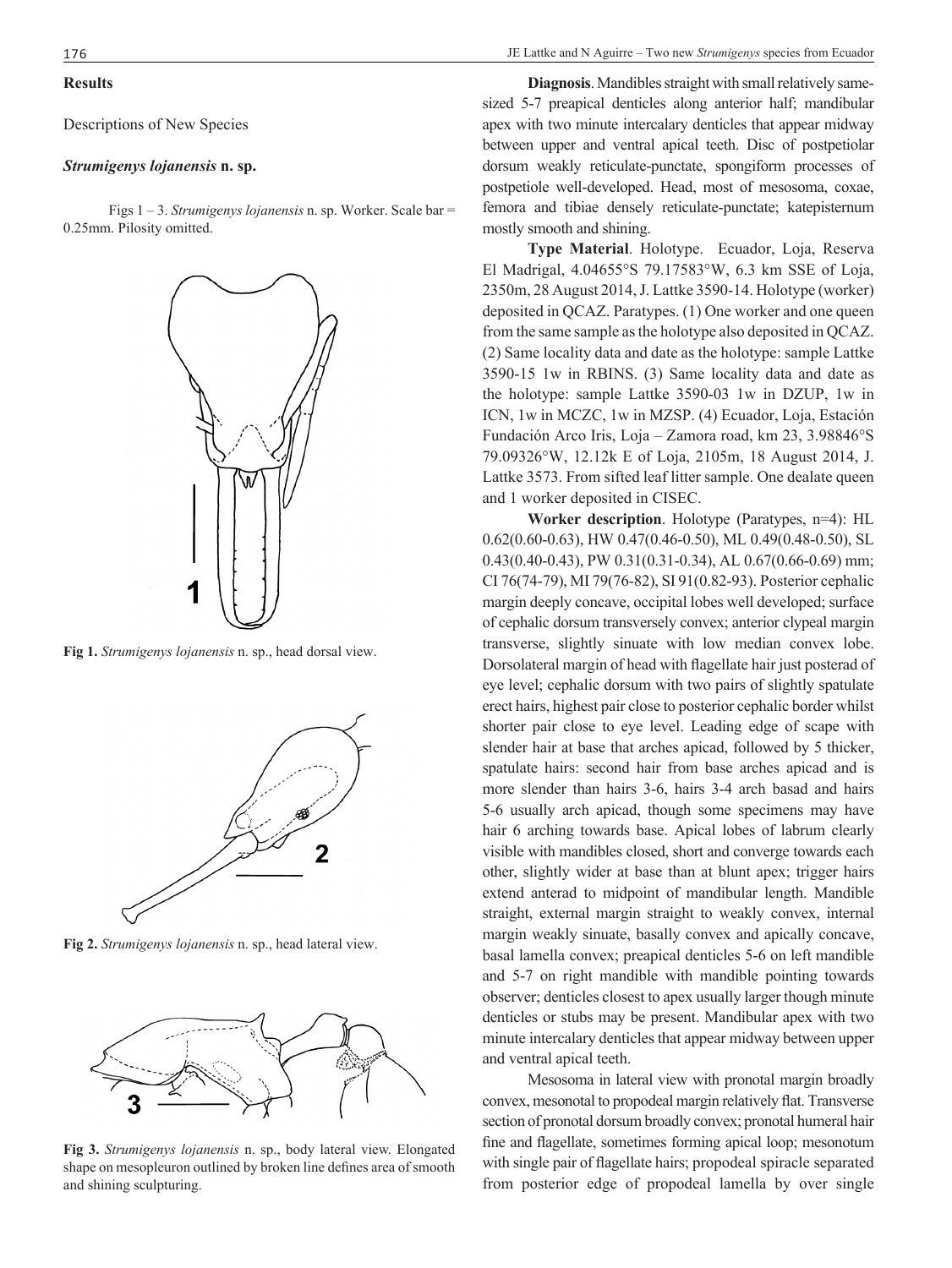width; propodeal tooth triangular, apex pointed. Propodeal tooth triangular, sharply pointed and slightly higher than basal length; metapelural lobe bluntly triangular, not higher than propodeal tooth. Petiole lacking spongiform processes, ventrum with low anterior lamella that extends posterad to midlength; spongiform sculpturing well-developed on postpetiolar ventrum and posterolaterally, vestigial strands of spongiform sculpturing usually present along anterior margin of abdominal sternite IV. Postpetiolar tergite with narrow lamella along anterior margin. Dorsum of abdominal segments  $II - V$  with series of straight to weakly arched hairs, all semi-erect over cuticular surface. Petiolar node with posterior pair, postpetiole with 3 pairs, two dorsal pairs and a lateral pair. Anterior border of abdominal tergite IV with transverse arched crest that parallels posteriorly projecting lamella of postpetiole, a few brief longitudinal costulae may be present along this crest; most of tergite smooth and shining with 20-24 erect, slightly arched, spatulate hairs and no appressed pubescence.

Head, most of mesosoma, petiole, postpetiole, coxae, femora and tibiae densely reticulate-punctate, sculpturing attenuated on discal area of postpetiolar node and along its anterior margin; katepisternum mostly smooth and shining with strip of reticulate-punctate sculpture along anteroventral and ventral margins, propodeal declivity mostly smooth and shining posteriorly; abdominal tergite IV smooth and shining. Body mostly dark brown, almost black; mandibles, antennae, and legs brown.

**Gyne**. (Gyne 1 - Gyne 2): HL(0.62-0.64), HW(0.5-0.51), ML(0.51-0.48), SL(0.41-0.41), PW(0.38-0.39), AL(0.77-0.77) mm; CI(81-80), MI(82-75), SI(82-80). Besides the expected morphological differences the gyne is quite comparable to the workers except for the better developed petiolar ventral lamella, although still low it bears more resemblance to spongiform sculpturing whilst in the worker it is simply a brief, low lamella.

**Etymology**. The specific epithet "lojanensis" is derived from the name of the Ecuadorian state in which the specimens were found, Loja.

**Discussion**. This species fits quite well within the *gundlachi* complex as defined by Bolton (2000:176) but the spongiform processes of the postpetiole are much more developed in *S. lojanensis*. Within the gundlachi complex, *S. lojanensis* fits comfortably into the gundlachi species cluster, with the only difference consisting in the weaker reticulate sculpturing of the postpetiolar dorsum. Using the key to Neotropical *Pyramica* in Bolton (2000:137) specimens of *S. lojanensis* will flow directly to *S. enopla* (Bolton). Using the description of *S. enopla* (Bolton, 2000: 185) and images of a Paratype from Antweb (CASENT0900177) it was possible to identify a number of discrete differences between the two species: The cephalic subdecumbent pilosity is not as arched and high as in *S. enopla*; the subdecumbent hairs on the mesosomal dorsum are also higher and more arched in *S. enopla*, as well as the standing hairs on petiole, postpetiole and gaster. The mesosomal dorsal margin of *S. lojanensis* is straight in lateral view, whilst in *S. enopla* it

is distinctly sinuate and the propodeal denticles are stouter in *S. lojanensis* than in *S. enopla*. There are 2 standing hairs on the petiolar dorsum of *S. lojanensis*, compared with 4 in *S. enopla*. In *S. enopla* the posterior edge of the spongiform sculpturing on the postpetiole is convex, but in *S. lojanensis* there is a distinct low median lobe.

The reticulate-punctate sculpture of the postpetiole is mostly strong and comparable to that of the petiole, covering most of it but weakens posteromedially on the dorsum, so it could be difficult to decide which way to go at couplet 7 of Bolton's key. If the user decides for first option then the specimen will become stranded at couplet 9 due to the number of denticles, exceeding the maximum amount for either option. If the modification of Bolton's key proposed by Rigato and Scupola (2008: 481) is used, then the specimen will key directly to *S. osellai* (Rigato & Scupola). In this case differences in the preapical dentition and metapleural sculpturing will permit easy separation: *S. lojanensis* bears only small denticles and never a large pair of denticles, plus the metapleuron in *S. osellai* is smooth and shining, but not so in *S. lojanensis*.

The Arco Iris site is located within Podocarpus National Park along the road that joins Loja with Zamora within dense montane cloud forest, bearing a canopy not more than 20 m high upon steep slopes. It is within the catchment area of the Río San Francisco, with an estimated average annual rainfall of 3500-4000 mm, relative cloud cover of 70-80% (Richter *et al.* 2013), and an estimated mean annual temperature of 15-16°C (Wilcke et al., 2008). The Reserva Madrigal locality is a private reserve that neighbors Podocarpus National Park approximately 7 km SSE from Loja. It was previously a dairy farm and has been undergoing restoration towards forest during the last ten years. The specimens were taken from several samples along a 200 m long transect in mostly secondary vegetation, ranging from trees approximately 15 m high forming a loose canopy to more open bracken (*Pteridium* sp.) dominated understory with scattered trees and shrubs. Neighboring slopes to the sampling site across the stream bear dense forest with a canopy apparently not more than 15 m high. The area has an estimated average annual rainfall of 3000-2500 mm (Richter *et al*., 2013).

With the discovery of *S. lojanensis* it is possible to discern a group of 5 northern andean species of the gundlachi complex with a preference for cold forests above 2000 m altitude, where the presence of most ants is negligible (Longino, 2014). The other species are *S. enopla*, known from altitudes between 1900 and 2200 m in SW Colombia, *S. nubila* Lattke and Goitía, sampled from altitudes between 2000 and 2500 m in Colombia and Venezuela, *S. vartana* (Bolton), a Colombian species known from altitudes between 1800 and 2530 m and *S. heterodonta* (Rigato & Scupola) which was recently described from 2940 m altitude in Ecuador (Rigato & Scupola, 2008).

Are these cold weather specialists closely related? Do they form a monophyletic group? Bolton recognizes two complexes of species within the *gundlachi*-group based upon the mandibular dentition and the development of the apical lobes of the labrum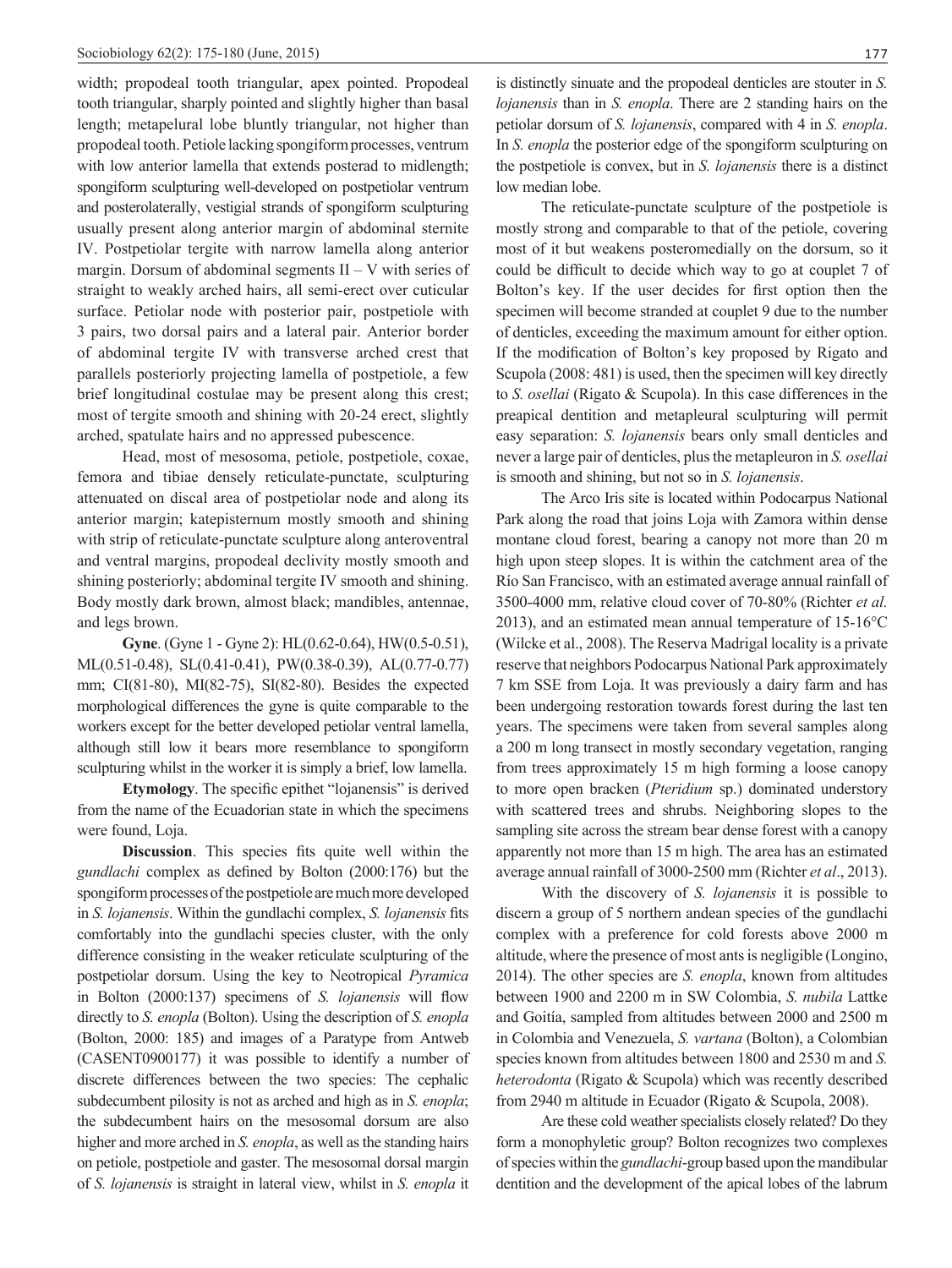and their accompanying trigger hairs: the *crassicornis* complex, and the *gundlachi* complex. Bolton (2000) informally divides the *gundlachi* complex into four clusters of apparently related species using the mandibular index, number and position of intercalary denticles of the mandibular fork, number and position of the preapical mandibular dentition, configuration of the main pilosity, and sculpture of the postpetiolar node. In his scheme both *S. enopla* and *S. lojanensis* fit in the *gundlachi* cluster, where they are the only cloud forest specialists, though widely distributed species such as *S. denticulata* (Mayr), and *S. gundlachi* (Roger) also have broad altitudinal ranges that include cloud forests but none approaching 2000 m (Bolton, 2000; Lattke & Goitia, 1997). *S. vartana* lies in the *laevipleura* cluster, which includes *S. gemella* Kempf recorded from cloud forests in Colombia close to 1700 m (Bolton, 2000). *S. nubila* shares the *nubila* cluster along with *S. lalassa* (Bolton), a species found from sea level to 1500 m from Costa Rica to Ecuador (Bolton, 2000). Rigato and Scupola (2008) described *S. heterodonta* as part of the *gundlachi* complex, and opted for placing it in fifth species cluster as they were not satisfied with its affinities to any of the other species. Nevertheless *S. heterodonta* is quite comparable with the *nubila* cluster as it fits most of the traits used by Bolton, the differences being more of a degree than categorical. Most of the seven species of the *subedentata* cluster are found in low to medium altitudes except for *S. connectens* (Kempf), known from forests close to 1500 m in Ecuador (Bolton, 2000), and *S. paniaguae* (Longino) found in Costa Rica between altitudes of 500-1500 m (Longino, 2006). A brief overview of the ten species making up the *crassicornis* complex (Bolton, 2000) shows most of them to inhabit low to medium altitudes except for *S. pasisops* (Bolton), found in cloud forests of 1500 m, so it seems that the cold weather (>2000 m) specialists are, for the while being, restricted to the *gundlachi* complex, implying some close relationship.

A phylogenetic analysis is in order to get a better grip on the issue but it should include not only the species as they are presently known but also representative populations from different sites for each species, especially the more widespread ones with broad geographical and altitudinal coverage such as *S. gundlachi* or *S. denticulata*. Upon discussing morphological variability within *S. gundlachi*, Bolton (2000) points out the distinctness of some high altitude specimens from Colombia, which could represent a different species. A similar situation repeats itself when Bolton discusses variability within *S. denticulata* and some high altitude specimens from SW Colombia. Longino (2006) found and described three species apparently closely related to *S. subedentata* Mayr that form an elevational succession along the slopes of his sampling sites in Costa Rica with each occupying a determined altitudinal range. A similar situation is then conceivable for *S. gundlachi* and *S. denticulata*, or perhaps other species. More sampling and alpha taxonomy is needed, especially in the mountains of Colombia, Ecuador, Peru, and Bolivia, before we may have a better picture of the distribution and relations of the *gundlachi* complex cold weather specialists. Climate change and the ever increasing destruction and fragmentation of the Andean cloud forests actively work against such a research agenda.

#### *Strumigenys madrigalae* **n. sp.**

Figs 4 – 5. *Strumigenys madrigalae* n. sp. Worker. Scale bar = 0.25mm. Pilosity omited.



**Fig 4.** *Strumigenys madrigalae* n. sp., head dorsal view.



**Fig 5.** *Strumigenys madrigalae* n. sp., body lateral view. Elongated shape on mesopleuron outlined by broken line defines area of smooth and shining sculpturing.

**Diagnosis**. Mandibular dentition with 5 acute teeth apicad of basal lamella, the basal 3 largest; teeth followed by 4 minute preapical denticles, and apical tooth; no diastemma between teeth and lamella, lamella higher than longest teeth. Postpetiolar dorsum smooth.

**Type Material**. Holotype: Ecuador, Loja, Reserva El Madrigal, 4.04655°S 79.17583°W, 6.3 km SSE of Loja, 2350m, 28 August 2014, J. Lattke 3590-17. Holotype (worker) deposited in QCAZ. Paratype: One dealate queen with the same locality data and date as the holotype but from sample Lattke 3590-14 is also deposited in QCAZ.

**Worker description**. Holotype: HL 0.61, HW 0.45, ML 0.13, SL 0.31, PW 0.29, AL 0.61mm; CI 74, MI 21, SI 69. Posterior cephalic margin has shallow median concavity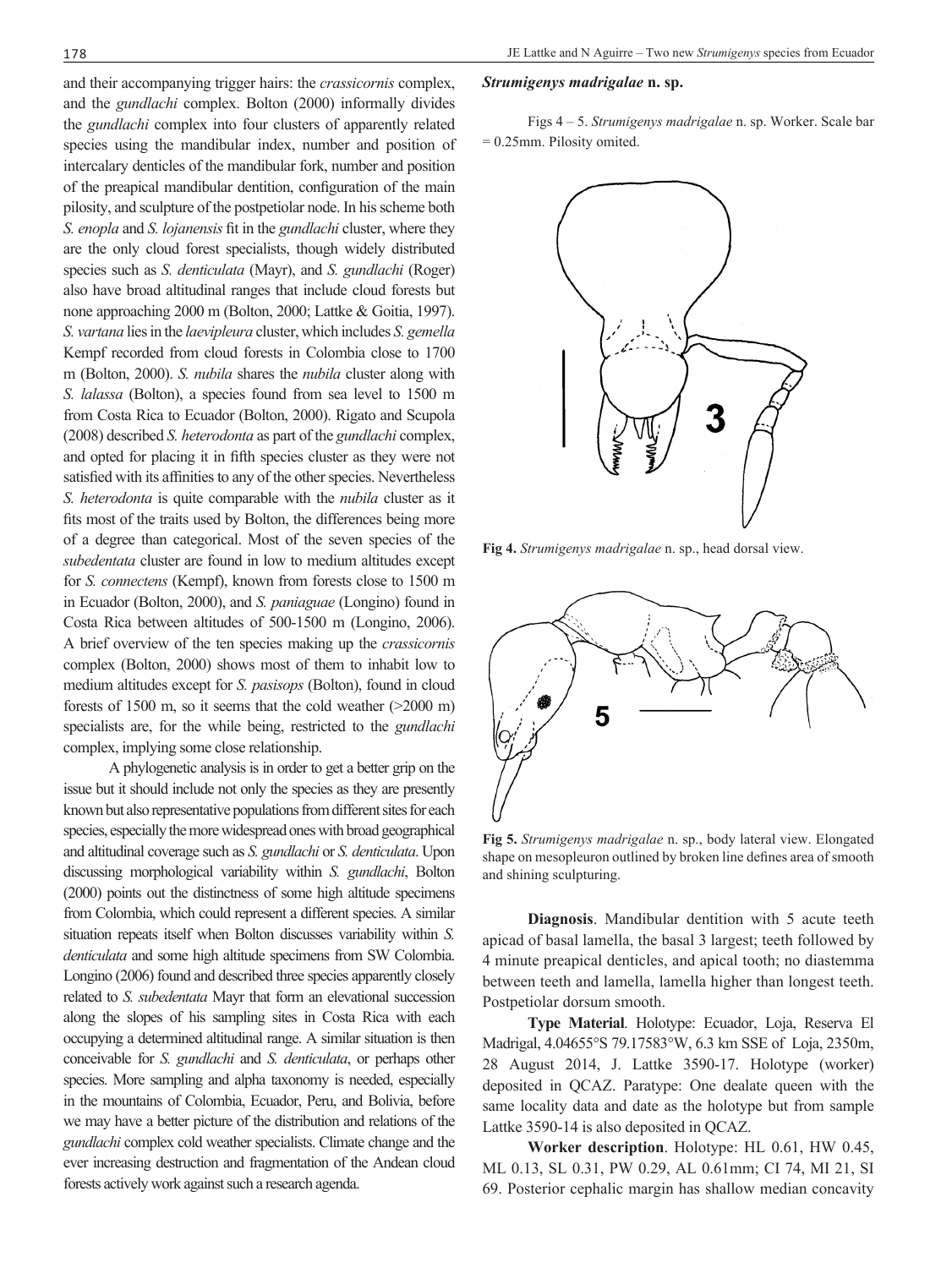with head in dorsal view, occipital lobe weakly expanded laterally; posterolateral cephalic margin convex, with curved decumbent spatulate hairs, apical scrobal hair absent. Four standing hairs present between highest point of vertex and occipital margin. Eye oval-elongate with 5 ommatida in the longest axis. Scape external margin with appressed spatulate hair close to base; also with three erect spatulate hairs, one basad of basal angle; three spatulate hairs that curve apicad present close to scape apex. Anterolateral clypeal margins convex throughout, clypeal dorsum with appressed squamate hairs. Mandibular dentition with 5 acute teeth apicad of basal lamella, the basal 3 are largest; followed by 4 minute preapical denticles, and apical tooth; no diastemma between teeth and lamella, lamella higher than longest teeth.

Promesonotal dorsal margin broadly convex in lateral view, metanotal groove broad and shallow, propodeal dorsal margin straight, slightly elevated above metanotal groove and forming obtuse angle with declivitous margin. Pronotal humeral hair absent, mesonotum with two hairs, erect and slightly arched medially. Anterior pronotal margin with transverse crest bearing row of short spatulate hairs. Propodeal tooth short, sharply pointed with lamella extending posterad towards low metapleural lobes; propodeal spiracle directed posterolateally, separated from posterior margin of lamella by not more than one diameter.

Petiolar node forms convex dome with two erect hairs close to posterior margin, hairs slightly inclined posterad, anterolaterally with two pairs of curved decumbent hairs; postpetiole with three pairs of standing hairs; anterad, posterad, and laterad. Petiole with narrow fringe of spongiform tissue along posterior margin, laterally and dorsally, none ventrally; postpetiole with well-developed ventral and lateral spongiform tissue which continues onto dorsoposterior margin, narrow fringe present on anterior margin of abdominal tergite IV; none present on abdominal sternite IV. Abdominal tergite IV with sparse erect hairs, each slightly inclined posterad; mostly smooth and shining with short, basal longitudinal costulae, not longer than the maximum metatibial width. Profemur dorsum with elongate bullae, rice grain shaped. Outer surface of mesoand metatibia with decumbent arched hairs, each hair about as long as respective maximum tibial width or slightly shorter. Head, mesosoma, and petiole densely and finely reticulatepunctae; mesopleuron mostly smooth medially; postpetiolar dorsum smooth. Coxae, femora and tibiae densely reticulatepunctate. Body mostly ferruginous brown, dorsum of head and thorax dark brown, gaster black.

**Gyne**. HL 0.71, HW 0.51, ML 0.15, SL 0.34, PW 0.41, AL 0.82mm; CI 72, MI 21, SI 67. Gyne comparable with the worker and differing in expected traits such as the greater development of the mesosoma and presence of ocelli.

**Etymology**. The specific epithet "madrigalae" is derived from the name of the nature reserve in which the specimens were found, Madrigal.

**Discussion**. This species fits within the *schulzi* group as defined by Bolton (2000:214) but the dental arrangement in *S. madrigalae* is unlike any of the other species in the group as it lacks a couple of teeth after the first five that follow the basal lamella, for a total of 10 teeth compared with the 12 teeth of other species. Using the key for Neotropical *Pyramica* in Bolton (2000:137), this species will key smoothly to couplet 65, where it coincides with the characteristics of *S. microthrix*, a species known from Costa Rica and Colombia. Using the original description of *S. microthrix* by Kempf (1975:422) as well as that of Bolton (2000: 185), and images of a specimen (INBIOCRI001283688) available from Antweb, it was possible to identify several discrete differences between the two species. The occipital lobes in *S. microthrix* are more strongly expanded and its mandible has only 5 acute teeth between the minute preapical denticles and the basal lamella. The hairs laterally bordering the clypeus are more slender in *S. madrigalae*. *S. microthrix* lacks standing hairs on the mesosomal and petiolar dorsum, and the anterior margin of its petiolar node forms an abrupt angle with peduncle. The postpetiole has a negligible amount of ventral spongiform tissue. The postpetiolar node has one pair of erect hairs and very sparse erect hairs on the gastral dorsum. The postpetiolar dorsum is densely sculpted in *S. microthrix*. Please see the discussion for *S. lojanensis* for information on the type locality of *S. madrigalae*.

## **Acknowledgements**

This research was mostly financed by the Prometeo Project of the Secretary for Higher Education, Science, Technology, and Innovation (SENESCYT) of the Republic of Ecuador. Additional support was provided by the Program for Biodiversity, Forests, and Ecosystem Services of the Universidad Nacional de Loja. Gabriela Piedra, Maria Tuza, Cristina Gomez, and Manual Velez provided valuable effort in field and lab. Prof. José Ramirez permitted the use of his lab and equipment. Elsa & Beatriz Tapia Castro, representatives of the Madrigal Private Reserve, granted permission to carry out field work on the premises.

### **References**

Beck, E. & Richter, M. (2008). Ecological aspects of a biodiversity hotspot in the Andes of South Ecuador. In: S.R. Gradstein, J. Homeier & D. Gansert (Eds.), Biodiversity and Ecology Series 2: The tropical mountain forest – patterns and processes in a biodiversity hotspot (pp 195–217). Universitätsverlag Göttingen, Göttingen, Germany, 217pp.

Richter, M., Beck, E., Rollenbeck. R. & Bendix, J. (2013). The Study Area. In J. Bendix, E. Beck, E. Bräuning, F. Makeschin, R. Mosandl, S. Scheu & W. Wilcke (Eds.), Ecosystem Services, Biodiversity and Environmental Change in a Tropical Mountain Ecosystem of South Ecuador. Ecological Studies 221 (pp. 3-17). Springer-Verlag, Berlin, Germany. doi: 10.1007/978-3- 642-38137-9\_1.